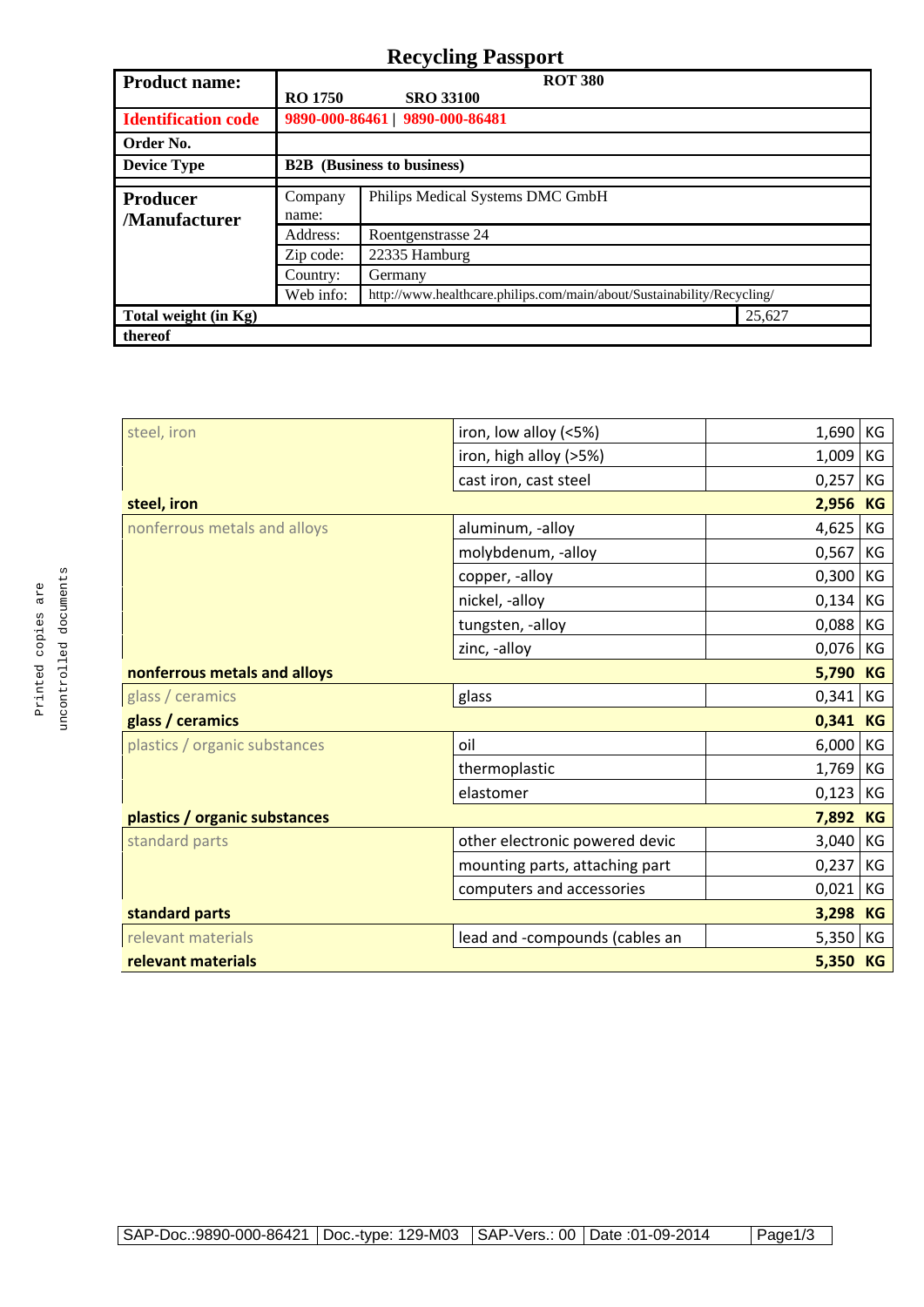## **Recycling Passport**

| <b>Recycle info</b>                      |                                                                                                                                                                                                                                                             |                 |
|------------------------------------------|-------------------------------------------------------------------------------------------------------------------------------------------------------------------------------------------------------------------------------------------------------------|-----------------|
| <b>General Hazards</b><br>(Desinfection) | For dismantling activities Treatment Facilities must consider the<br>national requirements.<br>For personnel which can come into contact with contaminated<br>material, preventive measures pursuant to national requirements must<br>be taken into account |                 |
| <b>Hazardous</b>                         | <b>Substances:</b>                                                                                                                                                                                                                                          | <b>Location</b> |
| <b>Substances</b>                        | Lead as x-ray shielding inside housing: 5,35 kg                                                                                                                                                                                                             | Figure 1        |
|                                          |                                                                                                                                                                                                                                                             |                 |
|                                          |                                                                                                                                                                                                                                                             |                 |
| To be removed                            |                                                                                                                                                                                                                                                             |                 |
| <b>Batteries</b>                         | <b>Type:</b>                                                                                                                                                                                                                                                | <b>Location</b> |
|                                          |                                                                                                                                                                                                                                                             |                 |
| To be removed                            |                                                                                                                                                                                                                                                             |                 |
| <b>Special attention</b>                 | <b>Item</b>                                                                                                                                                                                                                                                 | <b>Location</b> |
|                                          |                                                                                                                                                                                                                                                             |                 |
|                                          |                                                                                                                                                                                                                                                             |                 |
| <b>Fluids / Gases</b>                    |                                                                                                                                                                                                                                                             | <b>Location</b> |
|                                          | <b>Item</b><br>Oil: 6 kg                                                                                                                                                                                                                                    |                 |
|                                          |                                                                                                                                                                                                                                                             |                 |
|                                          |                                                                                                                                                                                                                                                             |                 |
|                                          | HV-transformer oil contains no PCBs                                                                                                                                                                                                                         |                 |